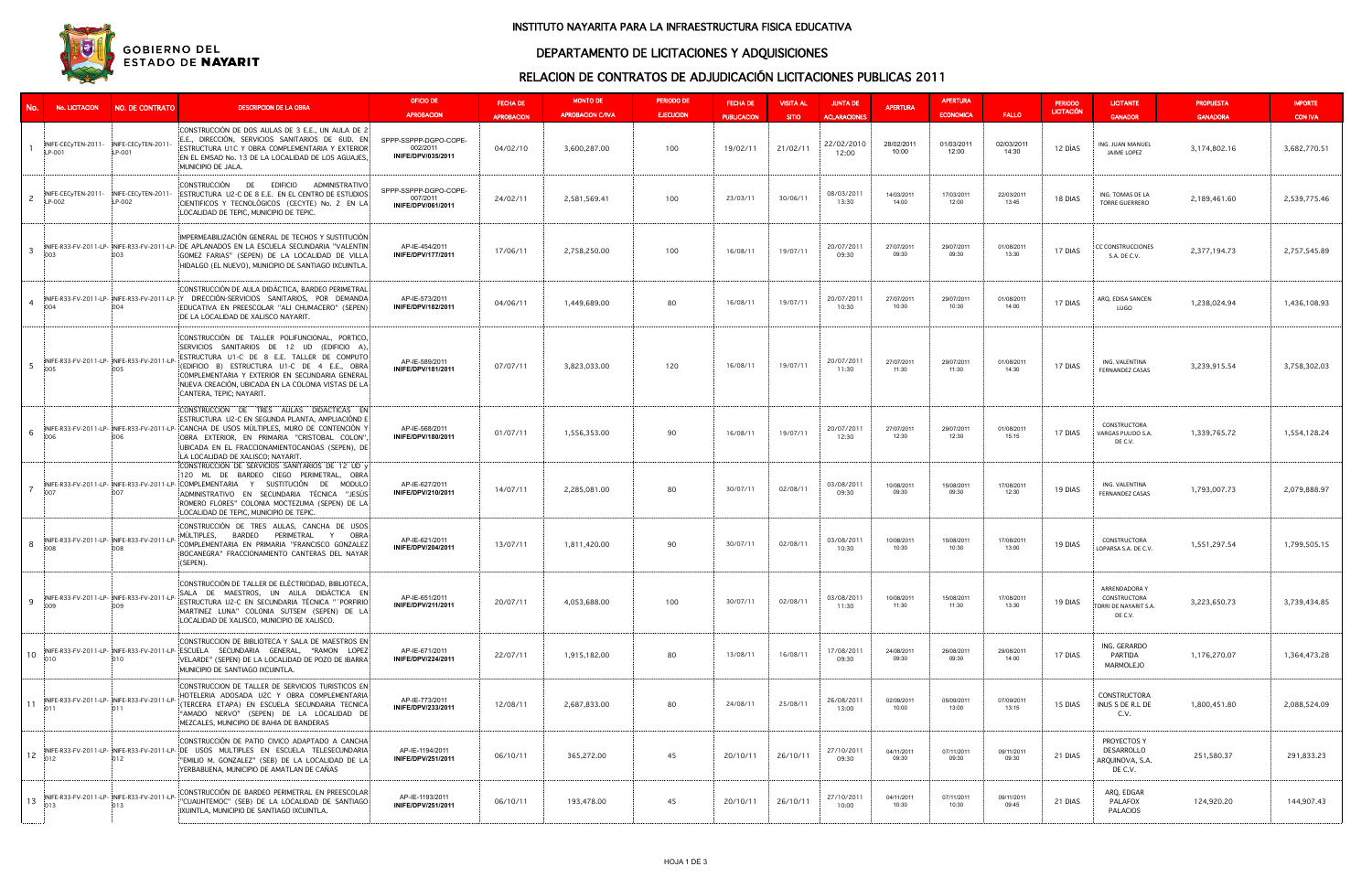# DEPARTAMENTO DE LICITACIONES Y ADQUISICIONES



#### INSTITUTO NAYARITA PARA LA INFRAESTRUCTURA FISICA EDUCATIVA

## ADJUDICACIÓN LICITACIONES PUBLICAS ESTATALES 2011

|    | No. LICITACION                                     | <b>NO. DE CONTRATO</b>                             | <b>DESCRIPCION DE LA OBRA</b>                                                                                                                                                                                                                                 | <b>OFICIO DE</b><br><b>APROBACION</b> | <b>FECHA DE</b><br><b>APROBACION</b> | <b>MONTO DE</b><br><b>APROBACION C/IVA</b> | PERIODO DE<br><b>EJECUCION</b> | <b>FECHA DE</b><br><b>PUBLICACION</b> | <b>VISITA AL</b><br><b>SITIO</b> | <b>JUNTA DE</b><br><b>ACLARACIONES</b> | <b>APERTURA</b>     | <b>APERTURA</b><br><b>ECONOMICA</b> | <b>FALLO</b>        | <b>PERIODO</b><br><b>LICITACIÓN</b> | <b>LICITANTE</b><br><b>GANADOR</b>                                   | <b>PROPUESTA</b><br><b>GANADORA</b> | <b>IMPORTE</b><br><b>CON IVA</b> |
|----|----------------------------------------------------|----------------------------------------------------|---------------------------------------------------------------------------------------------------------------------------------------------------------------------------------------------------------------------------------------------------------------|---------------------------------------|--------------------------------------|--------------------------------------------|--------------------------------|---------------------------------------|----------------------------------|----------------------------------------|---------------------|-------------------------------------|---------------------|-------------------------------------|----------------------------------------------------------------------|-------------------------------------|----------------------------------|
| 14 | INIFE-R33-FV-2011-LP- INIFE-R33-FV-2011-L          |                                                    | CONSTRUCCIÓN DE UN AULA DIDACTICA, DIRECCIÓN-<br>BODEGA E IMPERMEABILIZACIÓN DE 5 AULAS DIDACTICAS:<br>EN ESCUELA PRIMARIA "IGNACIO MANUEL ALTAMIRANO"<br>COL. PUEBLO NUEVO (SEPEN) DE LA LOCALIDAD DE<br>TECUALA, MUNICIPIO DE TECUALA.                      | AP-IE-1184/2011<br>INIFE/DPV/251/2011 | 04/10/11                             | 772,655.00                                 | 75                             | 20/10/11                              | 26/10/11                         | 27/10/2011<br>10:30                    | 04/11/2011<br>11:30 | 07/11/2011<br>11:30                 | 15/11/2011<br>11:30 | 27 DIAS                             | ING. TOMAS DE LA<br><b>TORRE GUERRERO</b>                            | 619,970.43                          | 719,165.70                       |
| 15 | INIFE-R33-FV-2011-LP- INIFE-R33-FV-2011-LI<br>015  |                                                    | SUSTITUCIÓN DE IMPERMEABILIZANTE DE TRES AULAS,<br>DIRECCIÓN Y REHABILITACIÓN GENERAL DE LA RED<br>ELECTRICA EN ESCUELA TELESECUNDARIA "ENEDINA!<br>CARRILLO PARADA" (SEB) DE LA LOCALIDAD DE<br>SANTIAGO DE POCHOTITAN, MUNICIPIO DE TEPIC.                  | AP-IE-840/2011<br>INIFE/DPV/251/2011  | 23/08/11                             | 558,314.00                                 | 50                             | 20/10/11                              | 26/10/11                         | 27/10/2011<br>11:00                    | 04/11/2011<br>12:30 | 07/11/2011<br>12:30                 | 15/11/2011<br>12:00 | 27 DIAS                             | ARQ. AURELIANO<br><b>ALCANTAR PEREZ</b>                              | 382,639.29                          | 443,861.58                       |
| 16 | INIFE-R33-FV-2011-LP- INIFE-R33-FV-2011-<br>016    | :016                                               | CONSTRUCCIÓN DE TALLER DE COMPUTO Y TALLER DE<br>CONSTRUCCIÓN ESTRUCTURA U2-C, CANCHA DE USOS<br>MULTIPLES Y OBRA EXTERIOR (TERCERA ETAPA) EN<br>ESCUELA "TECNICA No. 65" COL. VILLAS DE LA CANTERA!<br>(SEPEN) DE LA LOCALIDAD DE TEPIC, MUNICIPIO DE TEPIC. | AP-IE-849/2011<br>INIFE/DPV/251/2011  | 26/08/11                             | 5,669,658.00                               | 90                             | 20/10/11                              | 26/10/11                         | 27/10/2011<br>11:30                    | 04/11/2011<br>13:30 | 07/11/2011<br>13:30                 | 15/11/2011<br>12:30 | 27 DIAS                             | <b>PRR</b><br>CONSTRUCTORA<br>S. DE R.L. DE C.V.                     | 3,847,355.74                        | 4,462,932.66                     |
| 17 | INIFE-R33-FV-2011-LP- INIFE-R33-FV-2011-LI<br>017  |                                                    | REHABILITACIÓN GENERAL DE RED ELECTRICA EN ESCUELA<br>PRIMARIA "JUAN ESCUTIA" (SEPEN) DE LA LOCALIDAD DE<br>TEPIC, MUNICIPIO DE TEPIC.                                                                                                                        | AP-IE-879/2011<br>INIFE/DPV/251/2011  | 29/08/11                             | 524,002.00                                 | 50                             | 20/10/11                              | 26/10/11                         | 27/10/2011<br>12:00                    | 04/11/2011<br>14:30 | 07/11/2011<br>14:30                 | 15/11/2011<br>13:00 | 27 DIAS                             | ING. TOMAS DE LA<br><b>TORRE GUERRERO</b>                            | 418,480.64                          | 485,437.54                       |
| 18 | 018                                                |                                                    | SUSTITUCIÓN DE COLUMNAS EN PATIO PRINCIPAL Y<br>INIFE-R33-FV-2011-LP- INIFE-R33-FV-2011-LP- REHABILITACIÓN DE PINTURA GENERAL EN ESCUELA<br>PRIMARIA "GABRIEL LEYVA" (SEB) DE LA LOCALIDAD DE<br>TEPIC, MUNICIPIO DE TEPIC.                                   | AP-IE-1192/2011<br>INIFE/DPV/251/2011 | 06/10/11                             | 464,014.00                                 | 55                             | 20/10/11                              | 26/10/11                         | 27/10/2011<br>12:30                    | 04/11/2011<br>17:30 | 07/11/2011<br>17:30                 | 15/11/2011<br>13:30 | 27 DIAS                             | C. RICARDO<br>MICHEL LOPEZ<br>RAMIREZ                                | 388,668.08                          | 450,854.97                       |
| 19 | 019                                                | :019                                               | REHABILITACIÓN GENERAL DE EDIFICIO "B" Y "C",<br>INIFE-R33-FV-2011-LP-INIFE-R33-FV-2011-LP-ICONSTRUCCIÓN DE BARDEO PERIMETRAL EN ESCUELA<br>PRIMARIA "20 DE NOVIEMBRE" (SEPEN) DE LA LOCALIDAD<br>DE AQUILES SERDAN, MUNICIPIO DE XALISCO.                    | AP-IE-842/2011<br>INIFE/DPV/251/2011  | 23/08/11                             | 4,366,854.00                               | 80                             | 20/10/11                              | 26/10/11                         | 27/10/2011<br>13:00                    | 04/11/2011<br>18:30 | 07/11/2011<br>18:30                 | 15/11/2011<br>14:00 | 27 DIAS                             | <b>ESPACIOS</b><br>INGENIERIAS<br>FAMMER, S.A. DE<br>C.V.            | 2,968,780.90                        | 3,443,785.84                     |
| 20 | 020                                                | INIFE-R33-FV-2011-LP- INIFE-R33-FV-2011-LP-        | CONSTRUCCIÓN DE UN AULA DIDACTICA AISLADA EN<br>PREESCOLAR "IRENE DOSAL DE CASTILLA" (SEPEN) DE LA<br>LOCALIDAD DE PANTANAL, MUNICIPIO DE XALISCO.                                                                                                            | AP-IE-1182/2011<br>INIFE/DPV/251/2011 | 04/10/11                             | 345,241.00                                 | 60                             | 20/10/11                              | 26/10/11                         | 27/10/2011<br>13:30                    | 04/11/2011<br>19:30 | 07/11/2011<br>19:30                 | 15/11/2011<br>14:30 | 27 DIAS                             | ING. FERNANDO<br>CAMBEROS<br><b>GUERRERO</b>                         | 247,744.26                          | 287,383.34                       |
| 21 | INIFE-R33-FV-2011-LP- INIFE-R33-FV-2011<br>021     |                                                    | REHABILITACIÓN DE UN AULA DIDACTICA Y SUSTITUCIÓN<br>DE PUERTA Y VENTANAS EN AULA DIDACTICA:<br>PREFABRICADA EN ESCUELA TELESECUNDARIA "13 DE<br>OCTUBRE" DE LA LOCALIDAD DE POTRERO DE LA<br>PALMITA, EN EL MUNICIPIO EL NAYAR.                              | AP-IE-1111/2011<br>INIFE/DPV/252/2011 | 06/09/11                             | 154,186.00                                 | 45                             | 27/10/11                              | 02/11/11                         | 03/11/2011<br>13:30                    | 09/11/2011<br>17:30 | 10/11/2011<br>09:30                 | 15/11/2011<br>09:30 | 20 DIAS                             | ING. JOSE RAUL<br>ANGELES<br>ORTEGON                                 | 132,334.14                          | 153,507.60                       |
| 22 | INIFE-R33-FV-2011-LP- INIFE-R33-FV-2011-<br>022    |                                                    | CONSTRUCCIÓN DE PLAZA CIVICA EN ESCUELA<br>TELESECUNDARIA "XECORA" (SEB) DE LA LOCALIDAD DE<br>SANTA ROSA, MUNICIPIO DEL NAYAR.                                                                                                                               | AP-IE-1169/2011<br>INIFE/DPV/252/2011 | 29/09/11                             | 129,497.00                                 | 45                             | 27/10/11                              | 02/11/11                         | 03/11/2011<br>14:00                    | 09/11/2011<br>18:30 | 10/11/2011<br>10:30                 | 15/11/2011<br>10:00 | 20 DIAS                             | ING. RUTH KARINA<br>MARTINEZ<br>JAUREGUI                             | 110,483.31                          | 128,160.64                       |
| 23 | 023                                                | 023                                                | CONSTRUCCIÓN DE UN AULA ADOSADA DE 6X5.30 MTS Y<br>INIFE-R33-FV-2011-LP- INIFE-R33-FV-2011-LP- OBRA COMPLEMENTARIA EN PREESCOLAR "FLORENTINO<br>PARRA CAMACHO" (SEPEN) DE LA LOCALIDAD DE IXTLAN:<br>DEL RIO. MUNICIPIO DE IXTLAN DEL RIO.                    | AP-IE-906/2011<br>INIFE/DPV/252/2011  | 29/08/11                             | 269,180.00                                 | 50                             | 27/10/11                              | 02/11/11                         | 03/11/2011<br>19:00                    | 09/11/2011<br>19:30 | 10/11/2011<br>11:30                 | 15/11/2011<br>11:00 | 20 DIAS                             | ARQ. RICARDO<br>LOPEZ CALVILLO                                       | 220,527.49                          | 255,811.89                       |
| 24 | INIFE-R33-FV-2011-LP- INIFE-R33-FV-2011-LP-<br>024 |                                                    | CONSTRUCCIÓN DE BODEGA EN ESTRUCTURA REGIONAL<br>6X6 MTS, ADOSADA EN PREESCOLAR "SEVERIANO LOPEZ"<br>(SEB) DE LA LOCALIDAD DE JOMULCO MUNICIPIO DE JALA.                                                                                                      | AP-IE-848/2011<br>INIFE/DPV/252/2011  | 25/08/11                             | 221,814.00                                 | 55                             | 27/10/11                              | 04/11/11                         | 05/11/2011<br>09:30                    | 11/11/2011<br>09:30 | 14/11/2011<br>09:30                 | 17/11/2011<br>11:45 | 22 DIAS                             | KATRINA<br><b>CONSTRUCCIONES</b><br>CHAVEZ                           | 181,874.44                          | 210,974.35                       |
| 25 | 025                                                | INIFE-R33-FV-2011-LP- INIFE-R33-FV-2011-LP-<br>025 | REHABILITACIÓN DE SERVICIOS SANITARIOS EN TV SEC.<br>"JOSEFA ORTIZ DE DOMINGUEZ" DE LA LOCALIDAD DE LAS:<br>PILAS, MUNICIPIO DE ROSAMORADA.                                                                                                                   | AP-IE-825/2011<br>INIFE/DPV/252/2011  | 17/08/11                             | 291,116.00                                 | 55                             | 27/10/11                              | 04/11/11                         | 05/11/2011<br>10:00                    | 11/11/2011<br>10:30 | 14/11/2011<br>10:30                 | 17/11/2011<br>12:00 | 22 DIAS                             | MATEZA<br><b>CONSTRUCCIONES</b><br>Y SERVICIOS S. DE<br>R.L. DE C.V. | 250,100.71                          | 290,116.82                       |
| 26 | 026                                                | INIFE-R33-FV-2011-LP- INIFE-R33-FV-2011-LP-        | REHABILITACIÓN DE TECHOS EN GENERAL DE AULAS EN<br>ESCUELA PRIMARIA "REVOLUCIÓN DE 1910" (SEPEN) DE<br>LA LOCALIDAD DE PESCADERO, DE ROSAMORADA.                                                                                                              | AP-IE-1197/2011<br>INIFE/DPV/252/2011 | 06/10/11                             | 91,970.00                                  | 45                             | 27/10/11                              | 04/11/11                         | 05/11/2011<br>10:30                    | 11/11/2011<br>11:30 | 14/11/2011<br>11:30                 | 17/11/2011<br>12:15 | 22 DIAS                             | DALI<br><b>CONSTRUCTORES</b><br>Y CONSULTORES<br>S. DE R.L. DE C.V.  | 86,806.05                           | 100,695.02                       |
| 27 | INIFE-R33-FV-2011-LP- INIFE-R33-FV-2011-LP<br>027  | .027                                               | REHABILITACIÓN DE SERVICIOS SANITARIOS<br>CONSTRUCCIÓN DE POZO DE ABSORCIÓN EN ESCUELA<br>TELESECUNDARIA "CECILIO OLIVO" (SEB) DE LA<br>LOCALIDAD DE PUERTA DE PLATANARES, MUNICIPIO DE<br>RUIZ.                                                              | AP-IE-1187/2011<br>INIFE/DPV/252/2011 | 05/10/11                             | 166,420.00                                 | 55                             | 27/10/11                              | 04/11/11                         | 05/11/2011<br>11:00                    | 11/11/2011<br>12:30 | 14/11/2011<br>12:30                 | 17/11/2011<br>12:30 | 22 DIAS                             | <b>XIETE GRUPO</b><br>CONSTRUCTOR,<br>S.A. DE C.V.                   | 142,052.91                          | 164,781.38                       |
| 28 | .028                                               |                                                    | IMPERMEABILIZACIÓN DE TECHOS EN 5 AULAS<br>INIFE-R33-FV-2011-LP-INIFE-R33-FV-2011-LP-IDIDACTICAS, DIRECCIÓN, SANITARIOS Y BODEGA EN<br>PREESCOLAR "NAYARIT" COL. GOBERNADORES (SEPEN) DE<br>LA LOCALIDAD DE TEPIC, MUNICIPIO DE TEPIC.                        | AP-IE-1108/2011<br>INIFE/DPV/252/2011 | 05/09/11                             | 202,057.00                                 | 45                             | 27/10/11                              | 04/11/11                         | 05/11/2011<br>11:30                    | 11/11/2011<br>13:30 |                                     |                     |                                     | <b>DESIERTA</b>                                                      |                                     | 0.00                             |
| 29 | INIFE-R33-FV-2011-LP- INIFE-R33-FV-2011<br>029     | ፡ሰ29                                               | REHABILITACIÓN DE RED ELÉCTRICA EN ESCUELA<br>TELESECUNDARIA "LAZARO CARDENAS" (SEB) DE LA<br>LOCALIDAD DE ATONALISCO, MUNICIPIO DE TEPIC.                                                                                                                    | AP-IE-1199/2011<br>INIFE/DPV/252/2011 | 06/10/11                             | 95,330.00                                  | 45<br>HOJA 2 DE 3              | 27/10/11                              | 04/11/11                         | 05/11/2011<br>12:00                    | 11/11/2011<br>14:30 | 14/11/2011<br>14:30                 | 17/11/2011<br>13:00 | 22 DIAS                             | ARQ. JOSE LUIS<br>GONZALEZ<br>MONTERO                                | 81,875.27                           | 94,975.31                        |